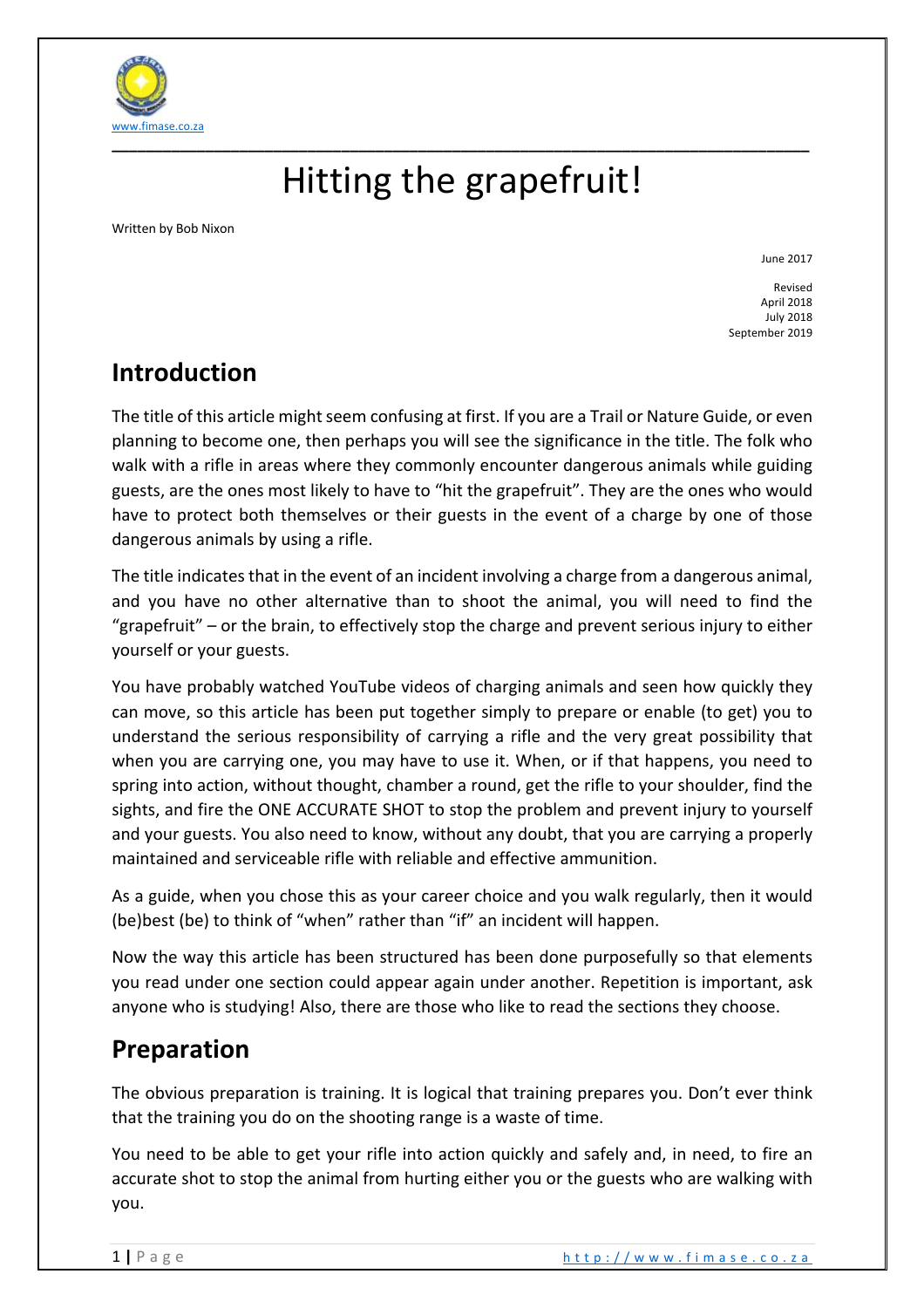

So, time on the shooting range is imperative as well as ensuring that the time you spend is productive and that you are improving your skill each time to go to the range. This time on the shooting range is where you try out different ammunition, confirm that it chambers with no problem, that the load is comfortable to shoot, that the sights are set correctly and that the rifle functions perfectly in all respects.

Not only the shooting portion at the range, but also problems that may occur with the equipment. This could be discovering that the extractor is not working or that the rounds don't cycle, or the stock is too long, too wide, or the shots are going too high because the sights are not correct. All these issues are to be sorted at the range – NOT when confronted by an angry, charging animal!

The Advanced Rifle Handling (ARH) is one that you would have already had to pass to achieve your Backup or Lead Trails Guide qualification. Do not accept that once you have ARH that you are now ready for any eventuality! Practice – good practice and regular practice, is what will help to develop the muscle memory and familiarity with the rifle as well as your equipment that you will need if you are ever faced with a serious situation requiring you to use a rifle to defend yourself.

Don't fall into the trap of only doing ARH every three years. Our recommendation is 20 rounds every month. That is not simply "throwing lead at the target" but good practice to achieve good results. Keep a track of your shooting record! Make sure that you identify issues and work towards resolving or rectifying them.

It is a good idea to go to the range with someone and get them to observe and "crit" you and you do the same for them. Constructive criticism is good. We are often not aware of things we are doing incorrectly unless someone points them out to us.

Keep a track of your shooting by recording scores and times for ARH exercises or even targets shot at different distance. Remember to note the rifle you used as well as the ammunition and the bullets.

## **Mental preparedness**

As a Field or Nature Guide, you need to ask a vitally important question: "Am I willing (and/or able) to kill an animal if a situation arose and I had no other way to avoid being hurt?"

If you believe that you are not able to answer this question in the affirmative, then perhaps you have made the incorrect career choice!

It would be both dangerous and irresponsible to answer the question negatively and believe that you will never be faced with that type of situation. You could be placing the lives of your guests and yourself at risk if you do. Remember that if you continue to walk regularly, it becomes not a matter of "if it will happen", but rather "when it will happen".

None of the training you have received during your courses has been directed at killing animals. You have been given the tools to avoid dangerous situations by believing your gut,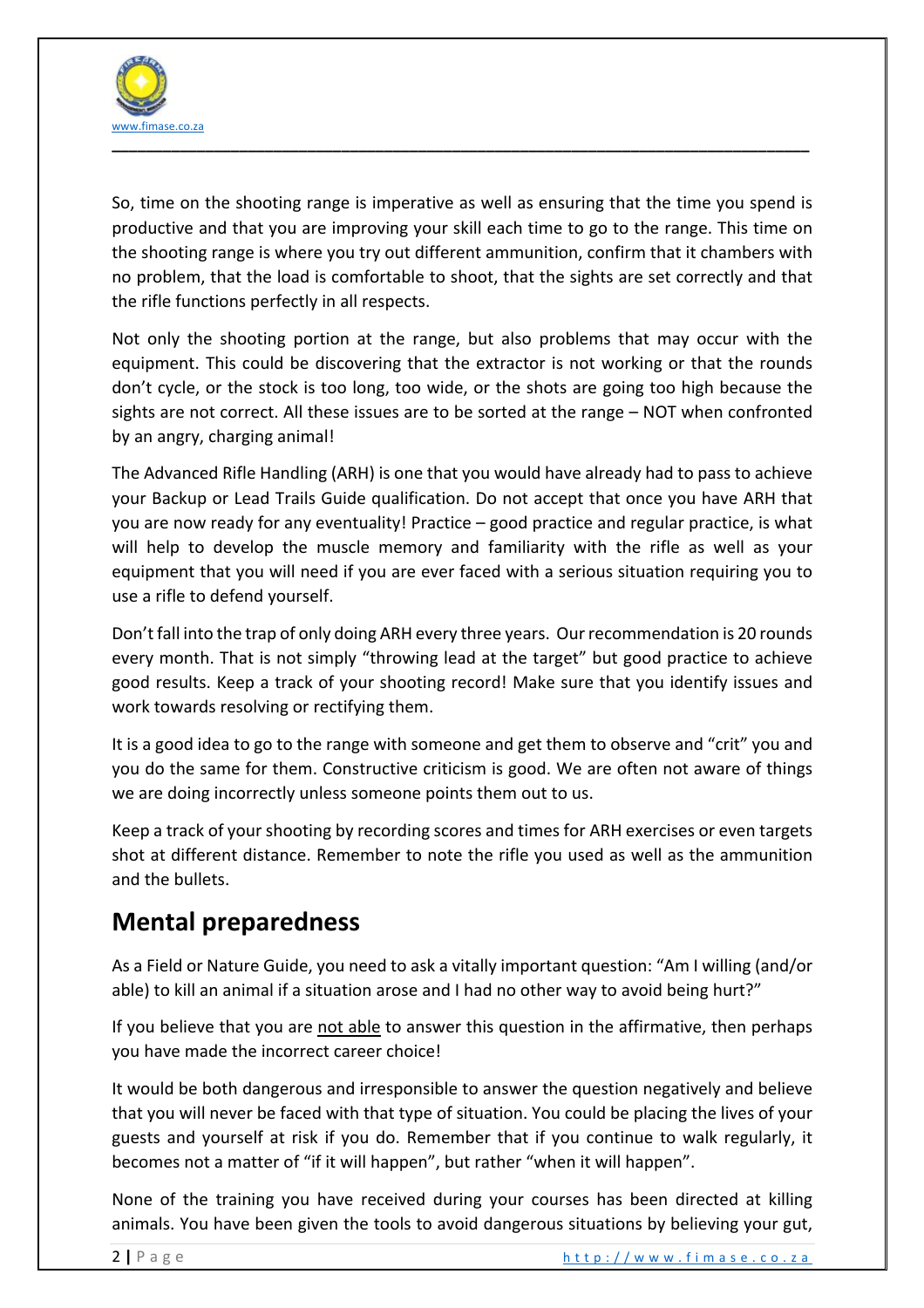

ignoring the pleading guest who wants to get closer for a better photo-shot and ensuring you and your guests' safety always.

## **Charges**

These are the very events we wish to avoid!

The training you have had up to this point has been preparing you, to ensure that you can use all those skills to avoid a potentially dangerous situation.

However, speak to the qualified and seasoned Trails Guides and they will tell you that situations develop in any one of the following ways:

- From the dense bush
- Without warning
- Without perceived provocation
- Very fast
- When you were least expecting it
- Very close

The only way that you can successfully resolve that type of situation, may be to kill the animal!

Once again, you need to ask the question: "can I do that?"

We have also had four students who have been involved with animal incidents, and fortunately survived the incidents but in all cases the animal had to be killed. In each of those cases the incident occurred suddenly and surprised the Lead Guide so much so, that in one incident a round had not even been chambered.

I am not a Trail guide and therefore am not expert to deal with trail issues. These are the tips and issues that are taught on a formal course, namely observation, high ground, drainage lines, escape routes and long grass or reeds. These are possible even logical to some. I would like to raise the issue of Backup Guides!

In the aftermath of an incident where an animal charge has resulted in shots being fired at the animal, I would guess that most of us would consider that a traumatic experience.

- How able would you be to remember to make your rifle safe after the event?
- Would you be able to walk back to camp (assuming you were not severely injured)?
- Would you be able to calm the guests?

My assumption is that in these incidents, you would have to rely heavily on your Backup. The Backup would need to get you to calm down and take over your responsibilities such as radioing camp, settling the guests, making your rifle safe, giving you water.

- Do you trust your backup on a walk?
- Would you feel confident that your Backup could handle a situation as discussed above?
- Do you walk without a Backup? If so, who will help you?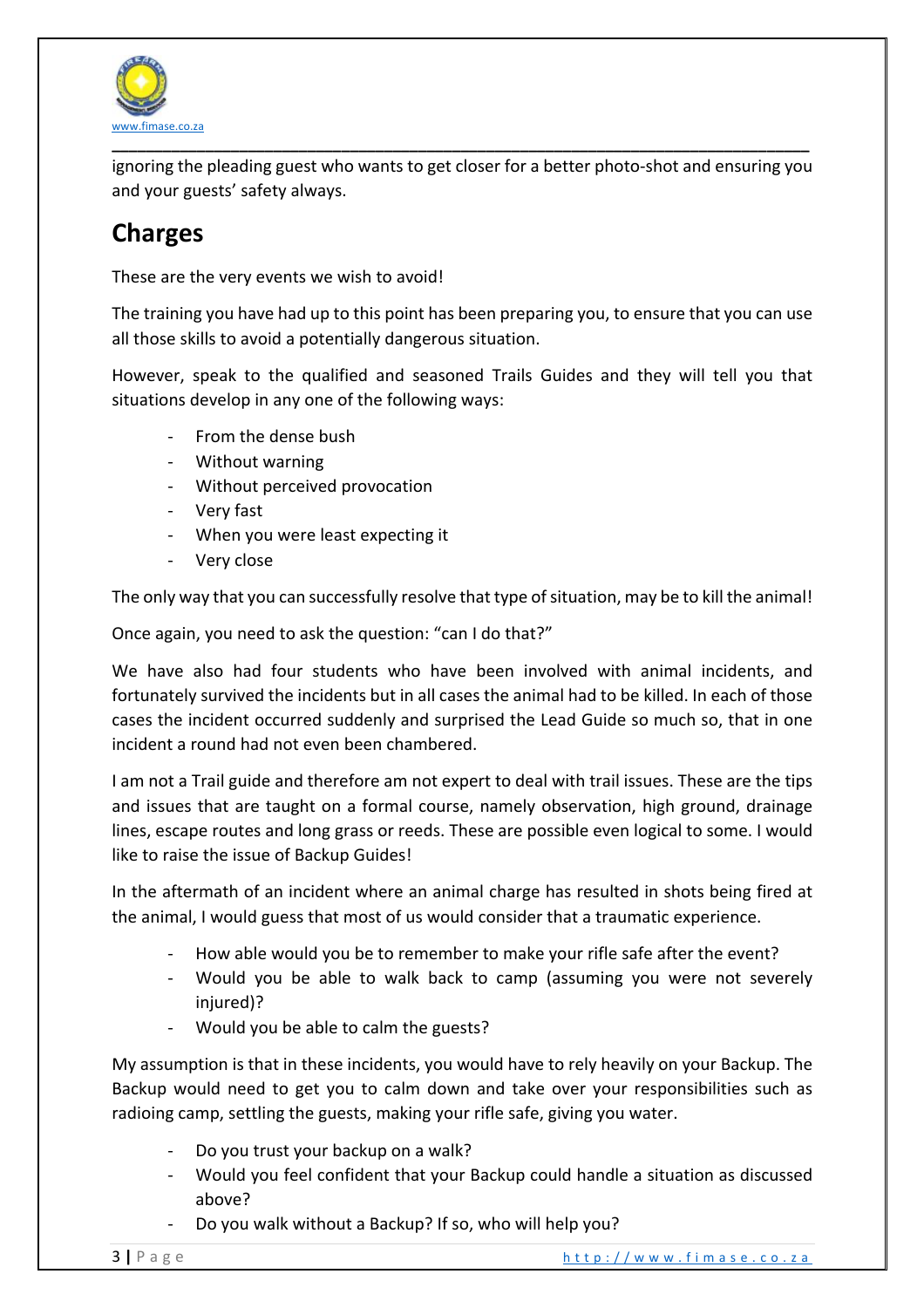

## **Confidence**

The more often you spend time on a shooting range, and in fact, the more often you successfully complete an ARH, the more confidence you develop. I guess this applies mainly to regular shooters rather than the first-time student who is usually very nervous about these new exercises and this "big gun". Confidence is far more important than we give it credit, as it goes hand in hand with muscle memory. The more regularly you do an activity correctly and successfully, the easier it becomes because your confidence builds up. Enjoying yourself on the shooting range is also a great help, as it also builds confidence. Being relaxed, you are better able to concentrate on the issues you need to correct or refine as well as being able to shoot well.

## **Muscle memory**

We can only develop muscle memory with regular practice, whether that is through dry firing or live firing. Muscle memory apparently develops to the point of actual "ingrained memory" once you have done the same activity correctly, 21 times! Any time that you do the activity incorrectly, you go back a few steps and need to build up again. This is so important for field guides who walk with rifles because you could be walking for years without incident, and then one day, it happens! When that occurs, muscle memory is what could save your life.

## **Ethics**

Once you have confirmed that you would be prepared to use a rifle to stop a charge, and kill the animal if required, there are some other issues to consider as well.

Your rifle does not make you immortal nor untouchable nor is it a "magic wand" to ward off problems!

- Be true to Guiding and respect every animal and their environment!
- Show the animal to your guests at a respectable distance!
- Don't push boundaries neither yours nor the animals!
- Don't be pressured by guests wanting to get closer for a better picture!
- Regard your rifle as a tool to be used in the right way at the right time!
- Always have an escape route!
- Always have a Plan B even if it is Plan A!
- Avoid thick bush especially when tracking black rhino (for example!)

Oh, so you are laughing at the obvious. Well, it seems that some guides don't seem to understand these issues as there are many very sad tales relating to exactly these issues.

Don't become complacent – your life could be on the line, and that of your guests.

Be a true Guide, not the guide from "The Guides Guide to Guiding"!

So now it's time to address further issues that may relate to your career but are certainly relevant if you are going to be guiding with a rifle.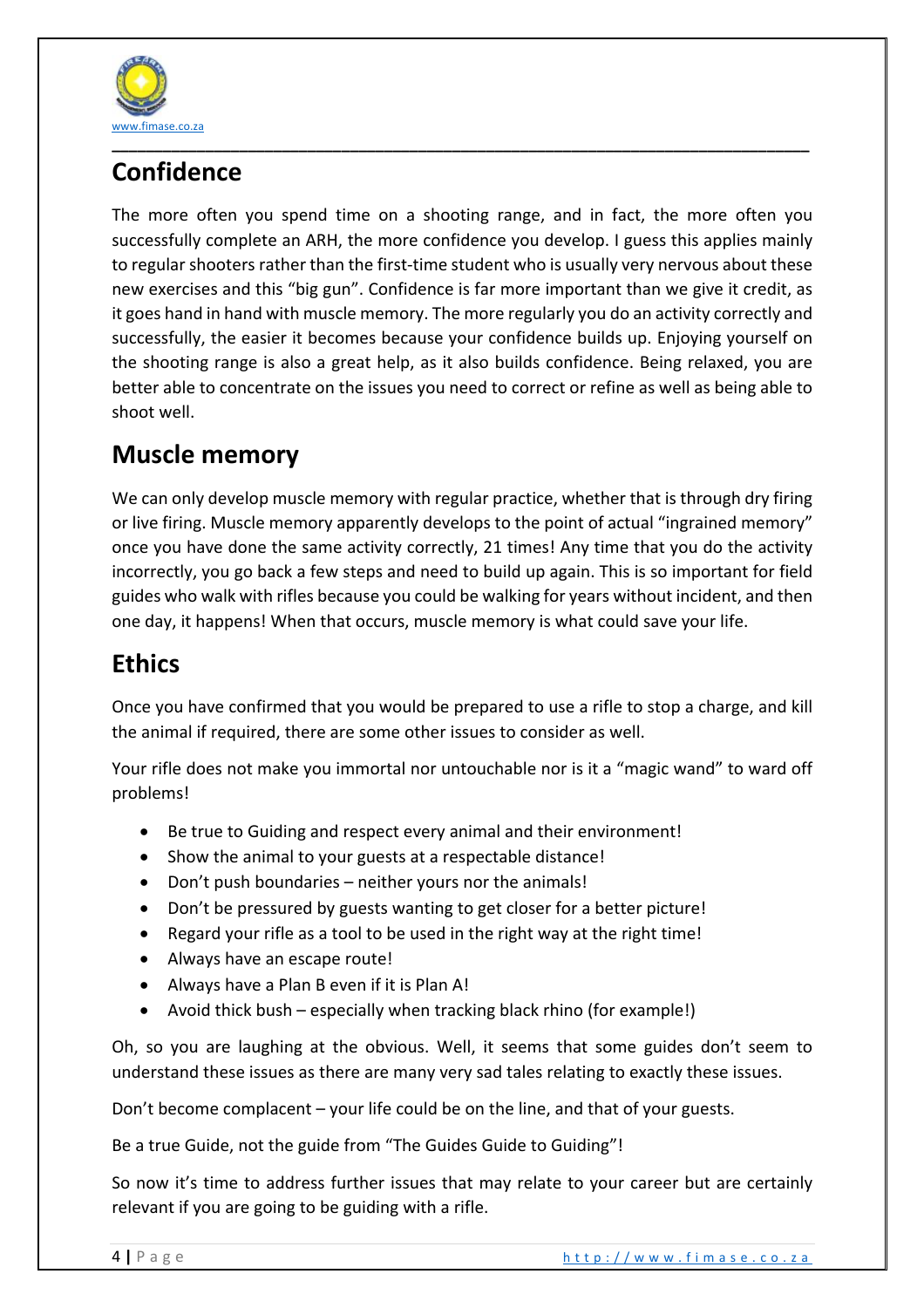

## **Legal requirements**

The requirements in South Africa for a person to use a bolt action rifle (manually operated), either owned (or licensed) by a Lodge, is very plain, and consists of the following three Unit Standard qualifications

- 117705 Knowledge of the Firearms Control Act
- 119651 Handle and Use a Manually Operated Rifle or Carbine
- 123519 Handle and Use a Manually Operated Rifle or Carbine for Business Purposes.

All Unit Standards are qualifications that are registered by an Accredited Training Provider, both with the Professional Firearm Trainers Council (PFTC) as well as the Quality Council for Training Organisation (QCTO). It is imperative to note that none of these qualifications ever expire!

Some training providers place an expiry date on their certificates – this is illegal! This seems to be a scheme that certain training providers use to generate more money! If you are faced with this request, then they should be reported to PFTC immediately. Your degree or matric certificate does not have an expiry date on it!

The above three Unit Standards allow someone as follows:

- To apply for their own manual rifle
- To be issued a manual rifle that belongs to a Lodge
- To be assessed for FGASA Advanced Rifle Handling

## **Using your own rifle at a lodge**

The Lodge should respect that you will look after your own rifle far better than a rifle used by numerous people at a Lodge. Your rifle also will need to be kept under your control and should therefore be locked in a safe in your room when not being used. The above legal requirements will apply, however it is up to the Lodge themselves, to be comfortable that you use your own rifle. They may refuse if you have a different calibre to the ones they use as they may wish you to use the factory ammunition they supply.

They are also entitled to refuse if you make use of reloaded ammunition.

Best that this is checked with the Lodge management, or Responsible Person, before being disappointed.

The Firearms Control Act is very specific regarding use of a licensed firearm, in this case manual rifles. Note the specific wording in each of Sections 13,14,15, 16 and 17:

*A firearm in respect of which a license has been issued in terms of this section may be used where it is safe to use the firearm and for a lawful purpose.*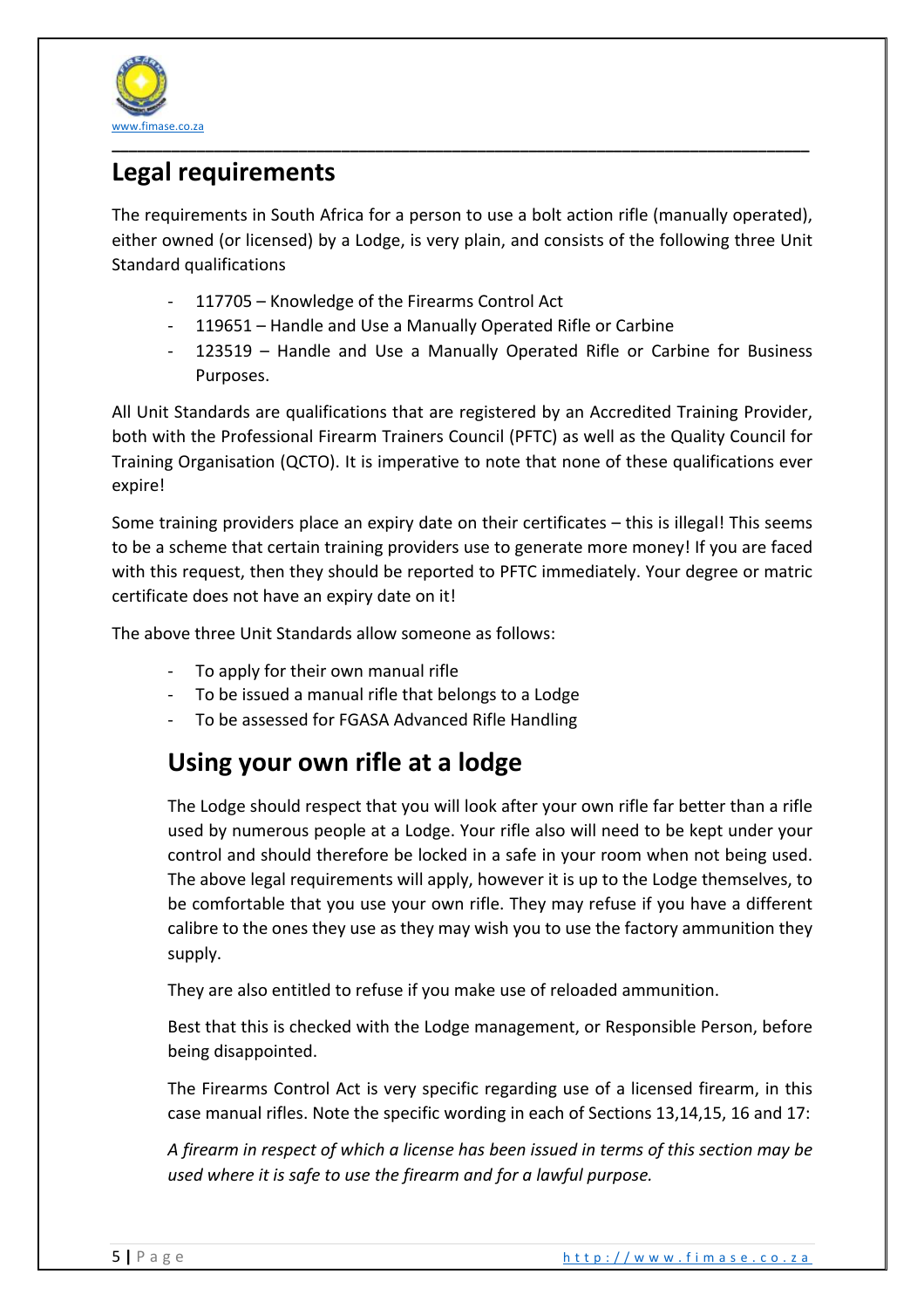

Now it is very important to note that Section 20 License to possess firearm for Business Purposes DOES NOT include this paragraph! This is to ensure that Business Firearms are ONLY to be used in that Business and may NOT be used for any other activity i.e., hunting or sport shooting.

### **Responsible person**

This is the person who is mentioned in both the Firearms Control Act and the Regulations and is the person responsible for a Company or Lodge's firearms.

Simply by definition, it is assumed that they have the qualifications to ensure they are responsible.

So, what are their responsibilities?

- They may not issue a rifle to anyone that is in an unsafe or unserviceable condition
- They may not issue ammunition to anyone that is unsafe or unserviceable
- They are required to manage (read, complete, and keep up to date) the SIX Registers that are legally required
- They need to ensure that rifles and ammunition are inspected regularly to ensure they do not require any servicing

So, let's break down those responsibilities a little further. To ensure that a rifle or ammunition is serviceable, you would require some technical knowledge.

- Would you know how to check the stock for cracks, or even where to check?
- Could you confirm that the headspace of the rifle is correct?
- Do you know how to check that the bolt is correct for THAT rifle?
- Do you know the implications of switching bolts between rifles of the same type and calibre?
- Can you change an extractor if one is broken?

We are not expecting you to become a qualified gunsmith, but the authors of the Firearms Control Act did not give a whole lot of thought to this section when putting it together.

It is obvious that there should be someone who "looks after the rifles at a lodge", however those responsibilities are more than simply locking the rifles away.

A further problem exists, in that the Act did not cater for the Responsible person going on leave. Who takes over during that time?

The change of the Responsible person is simply a notification to Central Firearms Register that another person is now the new Responsible Person. The problem seems to be that the Register doesn't have the capability of reflecting that detail on their system.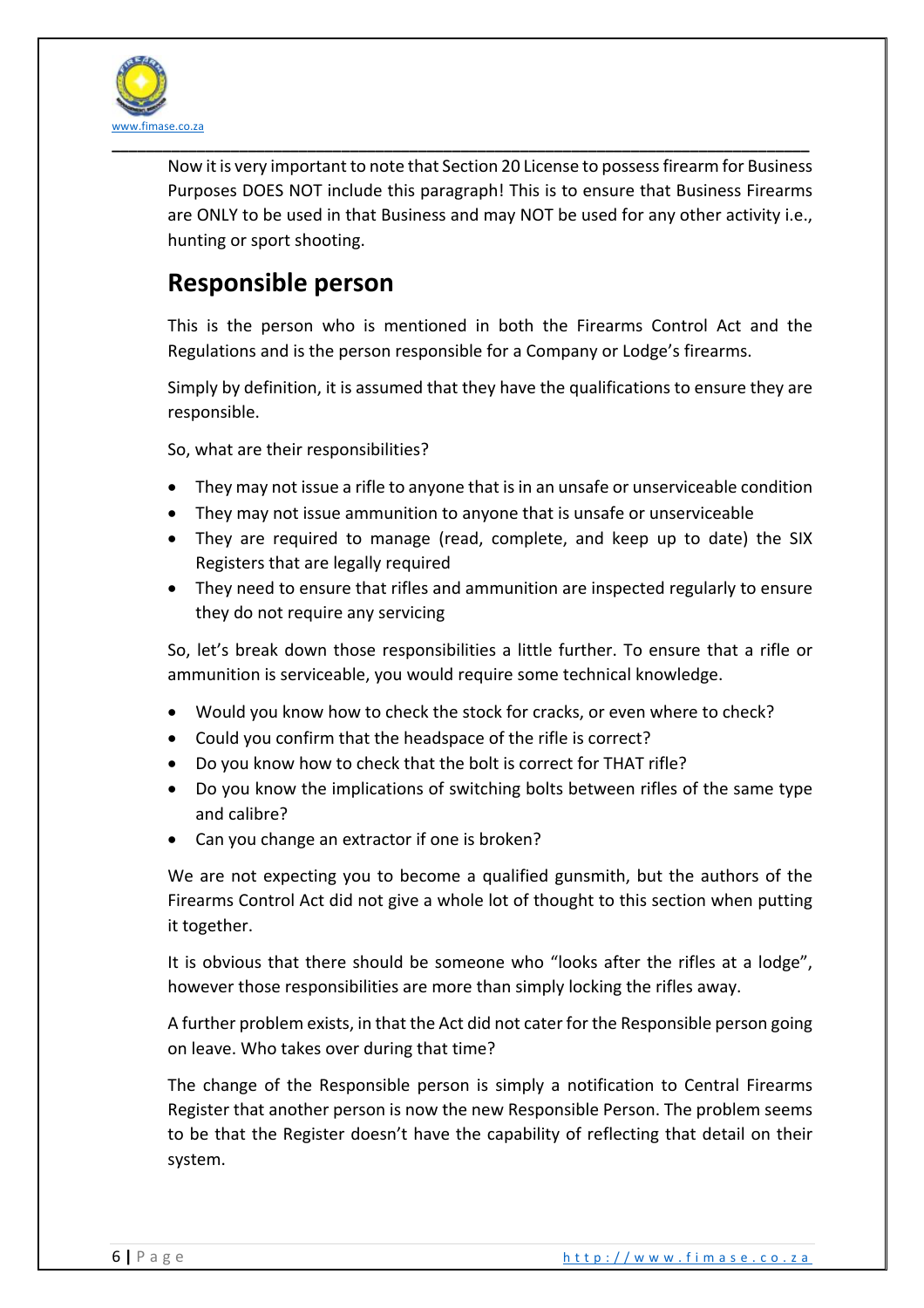

## **Rifle handling**

This section covers some basic shooting techniquesthat can be practised by either live or dry firing. Either are imperative to enable you to "hit the grapefruit" should that eventuality arise.

### **GRIP**

The grip on a rifle is quite simple. You use your weak hand only!

Now don't get me wrong, I am not dismissing cheek-weld, butt position on the shoulder – here I refer to the hand that will hold the rifle STRONGLY into your shoulder!

You cannot do that with the hand that manages the trigger – the strong hand. We cannot have a controlled (gentle) squeeze on the trigger and have the other fingers "white knuckling" the pistol grip! We are not designed that way.

The weak hand should be wrapped around the fore-end, not too far forward so that the arm is relaxed (about a 45°angle), but with a slightly bent elbow and all fingers gripping the fore-end!

Some have taught that the index finger should "point towards the target". Well, this may work for some, but simply from experience, this means that the rifle cannot be held strongly enough. This would affect folk with smaller hands more so than those of us with large "paws".

So, let's look at this another way. Once the rifle is on your shoulder and you have fired a shot you obviously need to re-chamber the rifle by opening the bolt. Ok, so try that when you open your weak-hand instead of gripping the fore-end strongly! Obviously impossible!

This simply shows the type of grip you need to develop with that weak hand, and this can be done with continuous and regular dry-firing and some simple exercises!

Once you start with rifle shooting, you quickly learn how weak your weak arm and hand is! These can be strengthened by dry firing, which means you have access to a rifle, or with some simple exercises. These are appended onto the bottom of this article.

### **TRIGGER**

The trigger is a lever and should activate (break) at about 1.5 to 2 kilograms

If you use a heavy calibre rifle that has a trigger lighter than this, then perhaps it would be a good idea to get it into a gunsmith for some attention!

A light trigger on a heavy calibre rifle is simply dangerous! Some of the older BRNO 602 rifles came out with set-triggers. These are easily identified because the trigger is not curved but is straight and has a small moveable insert. When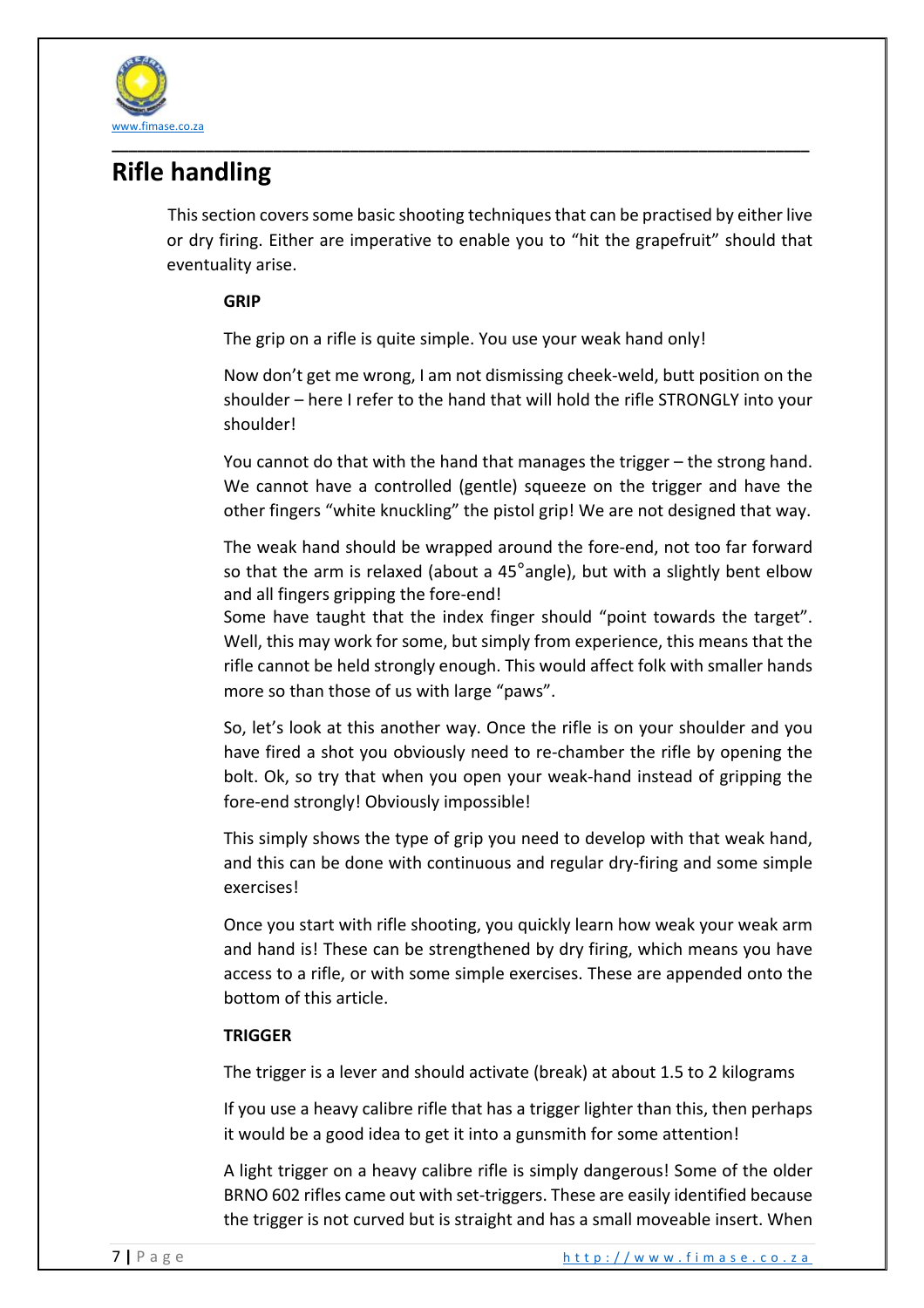

the rifle action is cocked and this trigger is pushed forwards, it becomes a hairtrigger and is VERY sensitive. This type of trigger can be replaced by a competent gunsmith - and in my humble opinion, should be done so immediately!

So how should one manage the trigger?

Well, there are two things to be mastered:

- 1. The trigger finger should be as low on the trigger as possible to allow for the easiest way of setting off the trigger. Remember, it's a lever and if you squeeze at the hinge point, it is harder than squeezing further away from the hinge.
- 2. The trigger finger should be curled around the trigger so that the trigger is on the first joint of the trigger finger rather than on the pad of the finger. This is logical in that if you squeeze on the pad, you will squeeze pad before trigger, but if you squeeze on the joint, the bone means you start squeezing the trigger immediately.

### **RIFLE POSITION**

The rifle should "touch" four points of the body, namely

- Weak hand
- Strong hand
- Shoulder
- Cheek

We have already addressed the weak-hand and strong-hand.

Where should the rifle be positioned on the shoulder? Well, the answer to this involves both the shoulder and the cheek.

If the rifle is too low on the shoulder, the cheek must be pushed down onto the stock, meaning that the position of your head is angled. We walk naturally in an upright position with our head's vertical on our shoulders! This head position should be the same when shooting.

To achieve this the rifle stock should be moved up to the cheek and that will mean that the butt is against the shoulder and the comb is level, or slightly higher than the level of the shoulder.

Ladies seem to have shorter necks that men and therefore tend to pull their head back along the comb. This can be improved by moving your head forward on the comb, toward the target or sights. This aligns your head correctly to get the sights into the correct position too.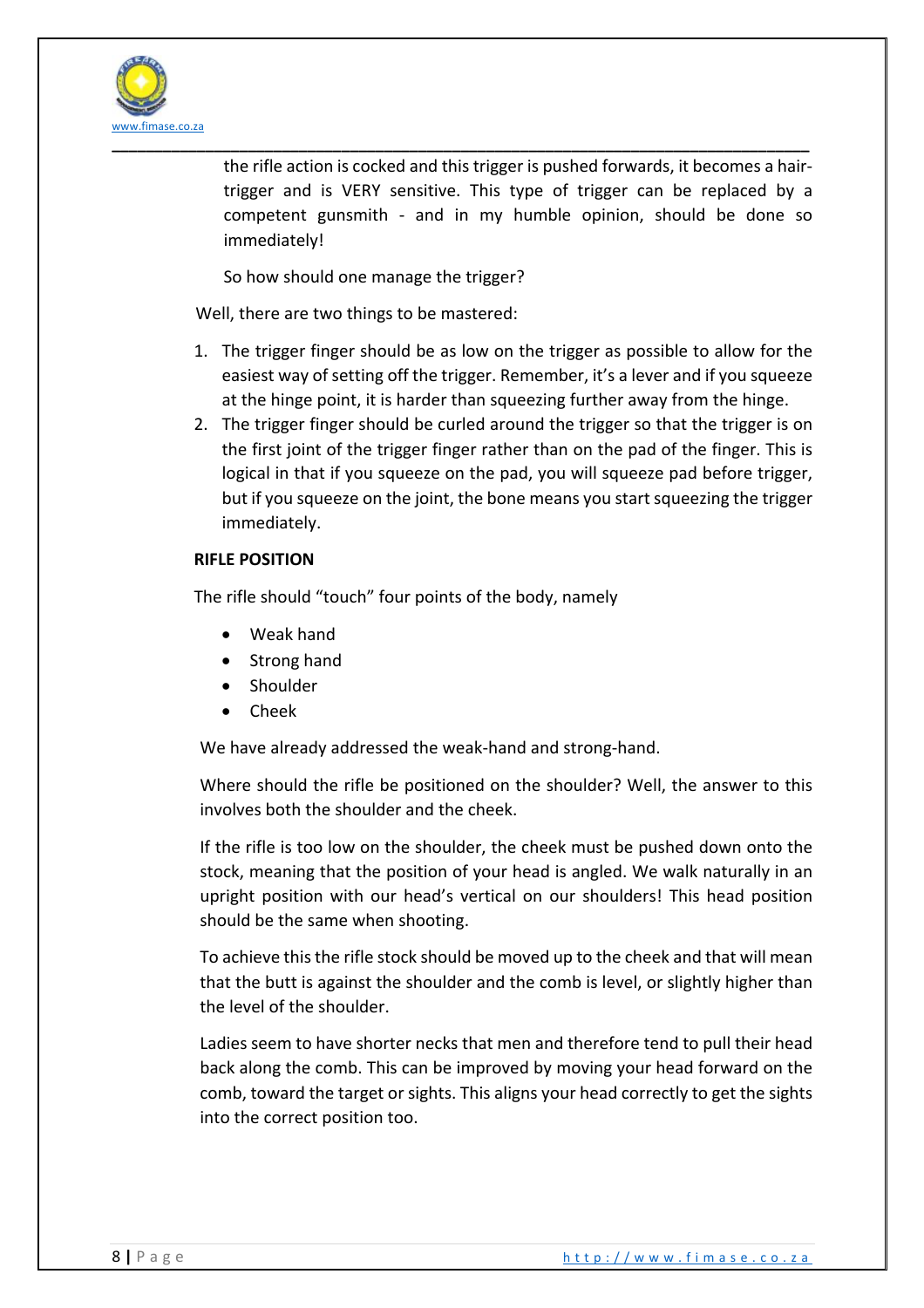

### **SHOOTING SPEED**

## **PLAXCO'S SHOOTING PRINCIPLES** J. Michael Plaxco

- 1. Accuracy takes precedence over speed.
- 2. Speed is economy of motion.
- 3. Speed will come with practice (if you practice to be fast).
- 4. Let the sights dictate the cadence of fire.
- 5. You must learn what is an acceptable sight picture and trigger control of the shot required.
- 6. Shoot one shot at a time.
- 7. When all else fails, align the sights...squeeze the trigger.

We are all aware of the statement: "Slow is smooth and smooth is fast". To put this another way, "if you can't do it slow, you can't do it fast".

Jeff Cooper once said, "No one was hurt by a loud fast bang".

### **SAFETY CATCHES**

Most rifles come out with a safety catch fitted as standard. For Guiding, these small latches could mean the difference between life and death!

We have seen students during an ARH exercise, put on the safety catch and then wonder what went wrong with the rifle. Those precious seconds wasted, trying to figure out the problem, could be the difference between firing that lifesaving shot and a disaster!

Our suggestion is to remove the safety catch!

It can be a simple procedure depending on the type of rifle, and for Guides, should become a standard "modification". The very fact that we walk in Stage 2 (safe guiding carry position) and must physically chamber a cartridge before a shot can be fired, is enough safety! To have a separate "catch" to apply, especially when you don't use it, it is courting with disaster when it does go on, especially at an unexpected and critical moment!

When we see students looking at us with a confused look on their faces, we know that they have never had the safety catch go "on" before and now that it has happened, they look for some assistance to figure what went wrong with the rifle.

If that occurred when out on a walk with foreign guests, and they looked blankly at the guest behind them for some assistance, well, one can see that the situation would not end well!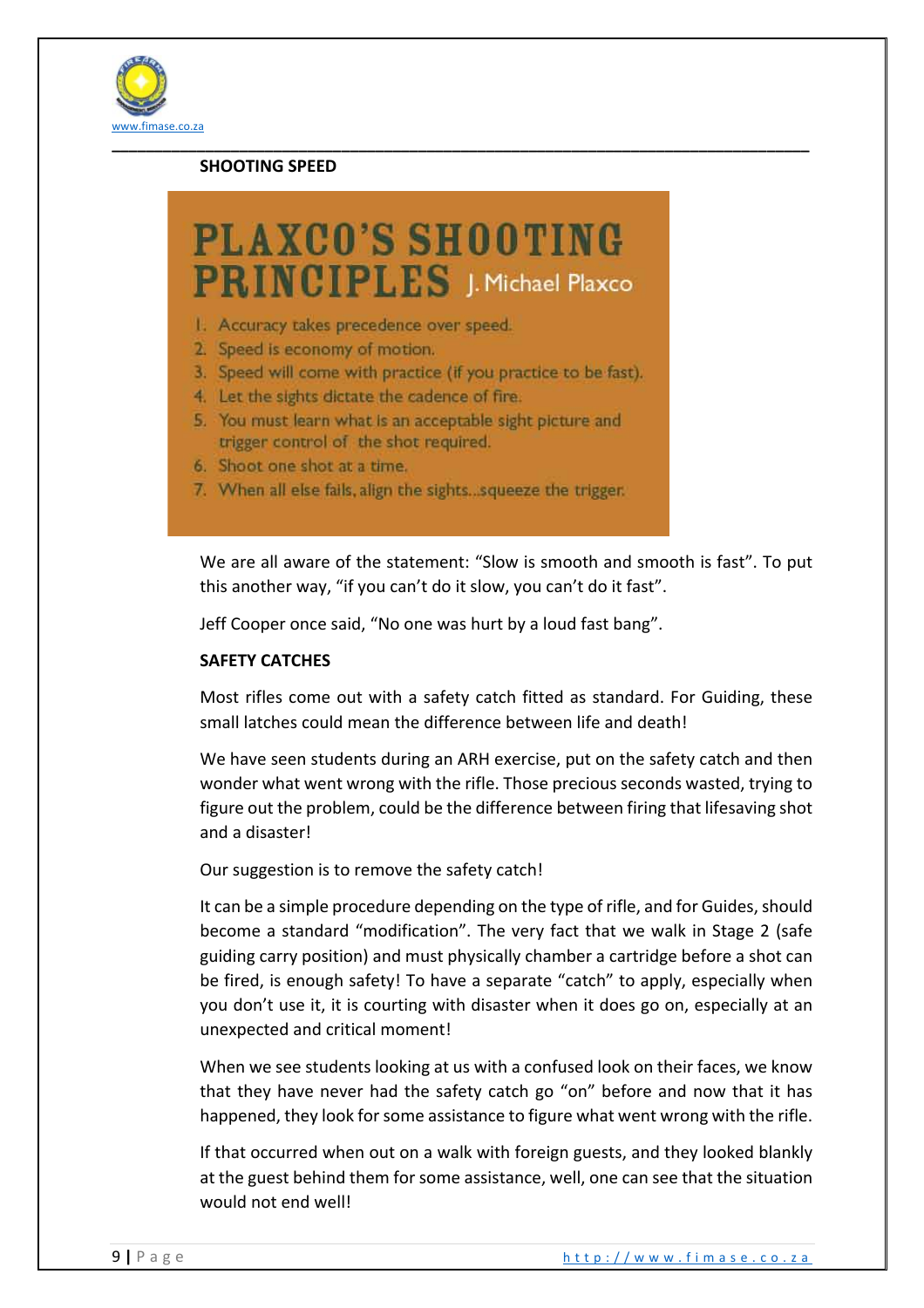

To remove the safety mechanism from a BRNO or CZ is a very simple process and can take about 10 minutes. If you have a WINCHESTER, SAKO, RUGER or MAUSERtype, you will have to get a gunsmith to remove the safety.

When the safety catch is removed from a CZ 550 or BRNO 602, there is a small gap left in the stock – this is not a problem, but if it is a cosmetic issue, then a small piece of wood can be glued in place.

### **MAINTENANCE**

Well (Now) the fact that you have completed the required Unit Standards, you have had the basics of rifle maintenance "hammered" into you!

(Well) You have been told when to clean your rifle as well as the items you need to do so, but no mention of how tight the actions screws should be, nor in which order they should be tightened!

So, let's look under the stock. You may have two or three action screws on your rifle. If you have two, then they will probably be on either side of the trigger guard assembly.

If there are three screws, then one of them will be about where your weak hand would support the fore-end of the stock.

Now we are not looking at the sling swivels! Please make sure that you can identify the difference!

The rule for action screws is as follows – they must be tight! There should be NO free play at all! Do not use the  $1/8<sup>th</sup>$  of a turn back off!

So, for a rifle with two action screws, the front one is the critical one as it is the one that holds the action onto, or against, the recoil lug! To tighten, start at the one at the back first then truly tighten the front one and tighten the back one again.

For rifles with three action screws, start at the front, then behind the trigger guard then the middle one which must be truly tight, then tighten up the others again.

Please ensure that you use a decent screwdriver when tightening these screws. It should fit the screw correctly and should also have a square tip. You may also find that your rifle has Allen screws – perhaps even swop your action screws for Allen type ones! They can be tightened well and have far less tendency for slipping, as can occur with a screwdriver.

## **Rifle modifications**

It is obvious that if you own a rifle, that you are then able to customise it as you see fit. A rifle that belongs to a Lodge is a different matter, but the following suggestions for modifications apply to all rifles that could be used for Guiding.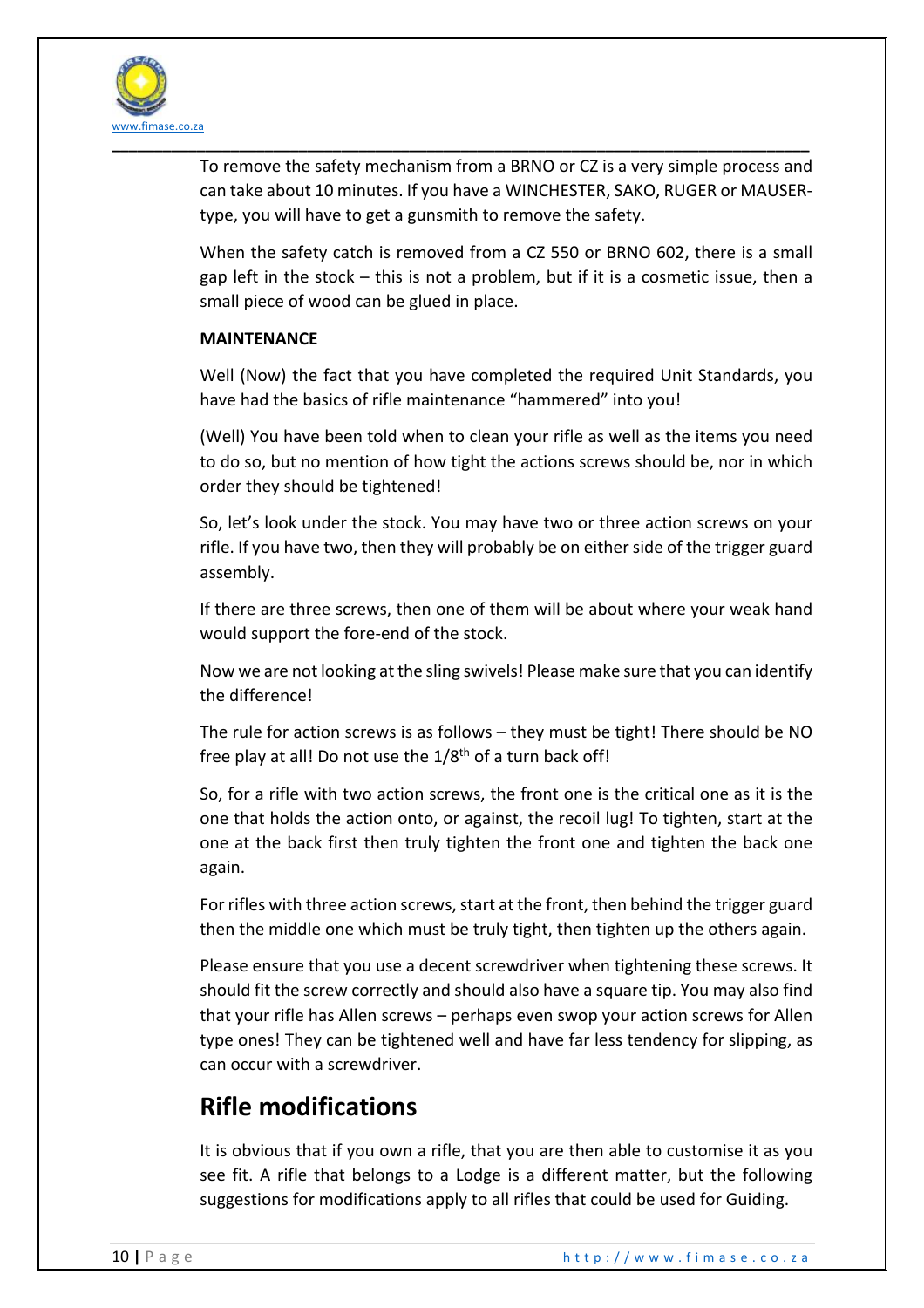

### **1. BOLT HANDLE**

It is imperative that the bolt can be manipulated quickly and easily, so it is recommended that the handle of the bolt is bent upwards to allow for the bottom portion of the hand to fit slightly under the bolt knob. This allows for positive upward pressure to be applied by the mid-section of the palm, therefore allowing the bolt to be positively opened.

A cheaper option is to place a rubber bolt-knob onto the bolt itself allowing for the bolt to have some resistant and not allow your hand to slip off the bolt knob at a critical moment.

### **2. SAFETY CATCH**

This has been discussed previously but once again it is recommended that they are removed or cut down so that there is absolutely no possibility of them being engaged at the wrong time!

Please note too, that there is no requirement in the South African Firearms Control Act or its Regulations for a safety catch to be active on a firearm!

### **3. STOCK**

Most (many) rifles come out with wooden stocks and mostly they are either a varnished or oiled finish. Both these finishes will very quickly wear off when the rifle is carried regularly. It is not a huge problem to re-varnish or re-oil the stock on a regular basis, but it can become a problem where the finish on the wood is worn off and weather starts reacting with the stock.

A suggestion is to either change the stock for a composite or synthetic stock. Both weigh the same as a wooden one but are far more durable and are totally weatherproof.

### **4. BARREL**

Metal surfaces on new rifles are generally blued. This is a finish which is applied by an acid or rust method and is simply a "coating" that looks blue or even dark black but is not durable at all.

A solution to this problem is to use one of the new processes available such as CERAKOTE or GUNKOTE. Both processes provide a very hard wearing and weather resistant finish on the metal surfaces.

We recommend GUNKOTE as the process involves phosphating the metal initially after cleaning and sandblasting, and that process itself, is enough to stop metal from rusting. The GUNKOTE paint is applied after the phosphating and can be done in many different colours which is then baked to make the surface resistant to weather.

### **5. SIGHTS**

Open sights or optical sights are the options available. Open sights with a shallow V rear sight have been around for well over 100 years and proven themselves to be sufficient in the hands of a proficient shooter. Other types of open sight include the Blenheim sight which has an aperture in place of the rear sight, which allows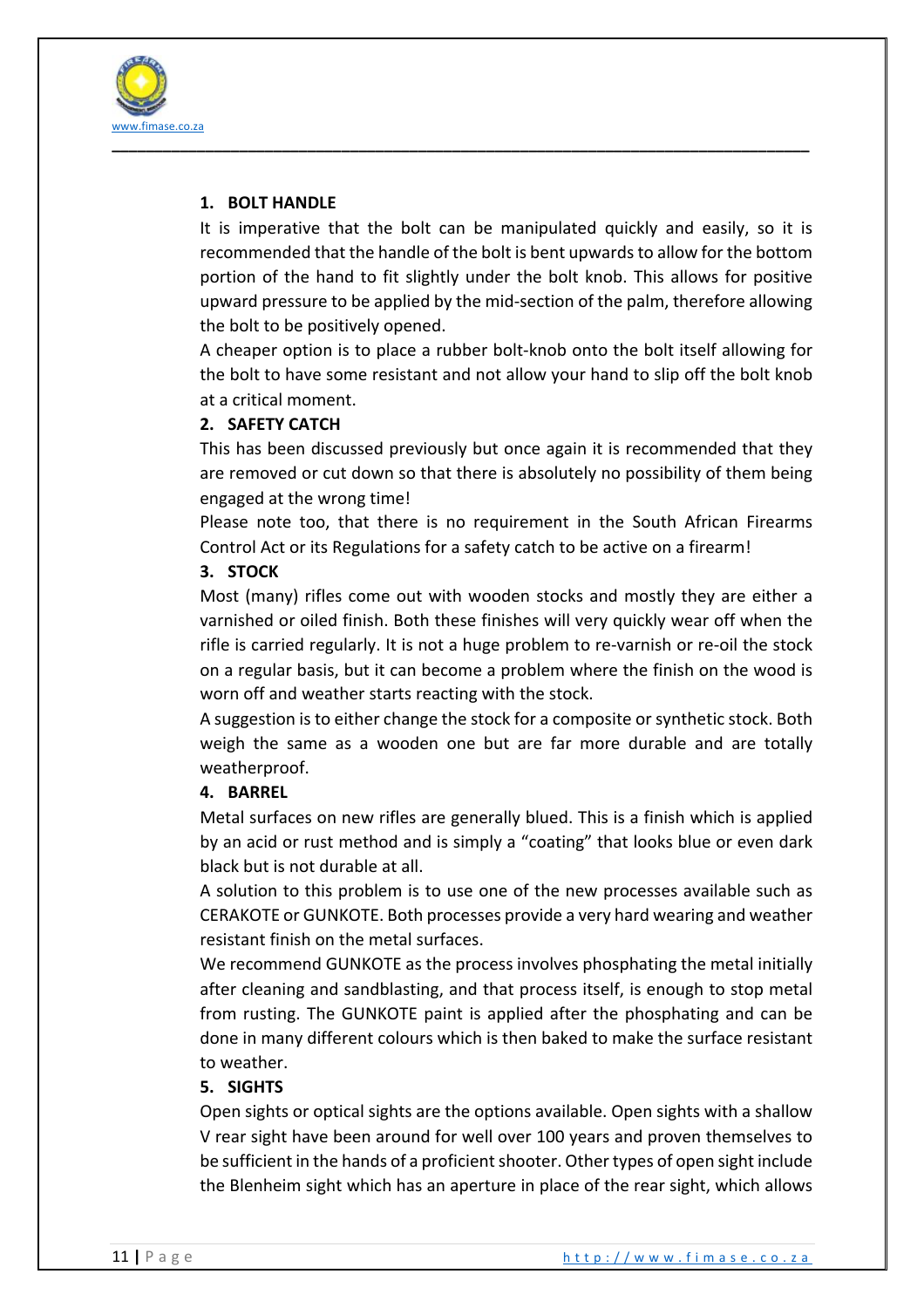

your eye to automatically centre inside that circle and therefore your only need to "see" the front sight – which anyway, is the focal point for any open sight! Optical sights are very quick to get onto target but are quite bulky and therefore can catch on branches with the possibility of them misaligning them. Beware if you use one with batteries, as they tend to run out of power at the most critical moment!

ALL MODIFICATIONS MUST BE TESTED AT A SHOOTING RANGE BEFORE GOING ON A GUIDED WALK! You need to practice quick and slow reloading, fast and deliberate shooting and ensure that under any type of situation, the sights align correctly, the bolt can be manipulated properly and positively and that chambering of all types of ammunition is smooth and hiccup free!!

oOo

### **Arm strengthening exercises**

It is a fallacy that you need to be big and strong to manage a heavy calibre rifle. What you do need is enough strength in both arms and this can be easily achieved with some very simple but regular exercise.

Most new shooters find that their weak arm (usually the left one for a right-handed shooter) tends to get tired and sore very quickly. This is simply because it is not used as the primary lifting arm and therefore needs to be strengthened. However, if you concentrate on this arm, you will quickly reverse the problem and find your other arm then becomes tired.

The answer is to strengthen both arms simultaneously. So, we have developed a simple exercise, and students who have used this technique have confirmed that it works.

Get yourself two normal bricks(not ones with holes in them!). Place them lengthwise on edge on the ground. Now sit in a chair with your thighs parallel to the ground so that you can easily bend to pick up the bricks. While holding a brick in each hand slowly lift them upwards with elbows bent at 90 °, until your elbows, forearms and hands are level with your shoulders. Count to 5000 (1000, 2000, 3000…), to start then slowly lower both arms again until the bricks touch the floor and relax.

This should be done morning and evening every day with about ten repetitions. As your arms become stronger, you will be able to increase the repetitions as well as the time you can count to! If you do this for two weeks prior to ARH, you will give yourself a massive bonus!

You will strengthen your fingers, wrists, forearms, and shoulders.

NOTE: We use bricks rather than dumbbells, so that you must grasp the flat side of the brick to strengthen your fingers. You do not use your fingers when holding dumbbells!

oOo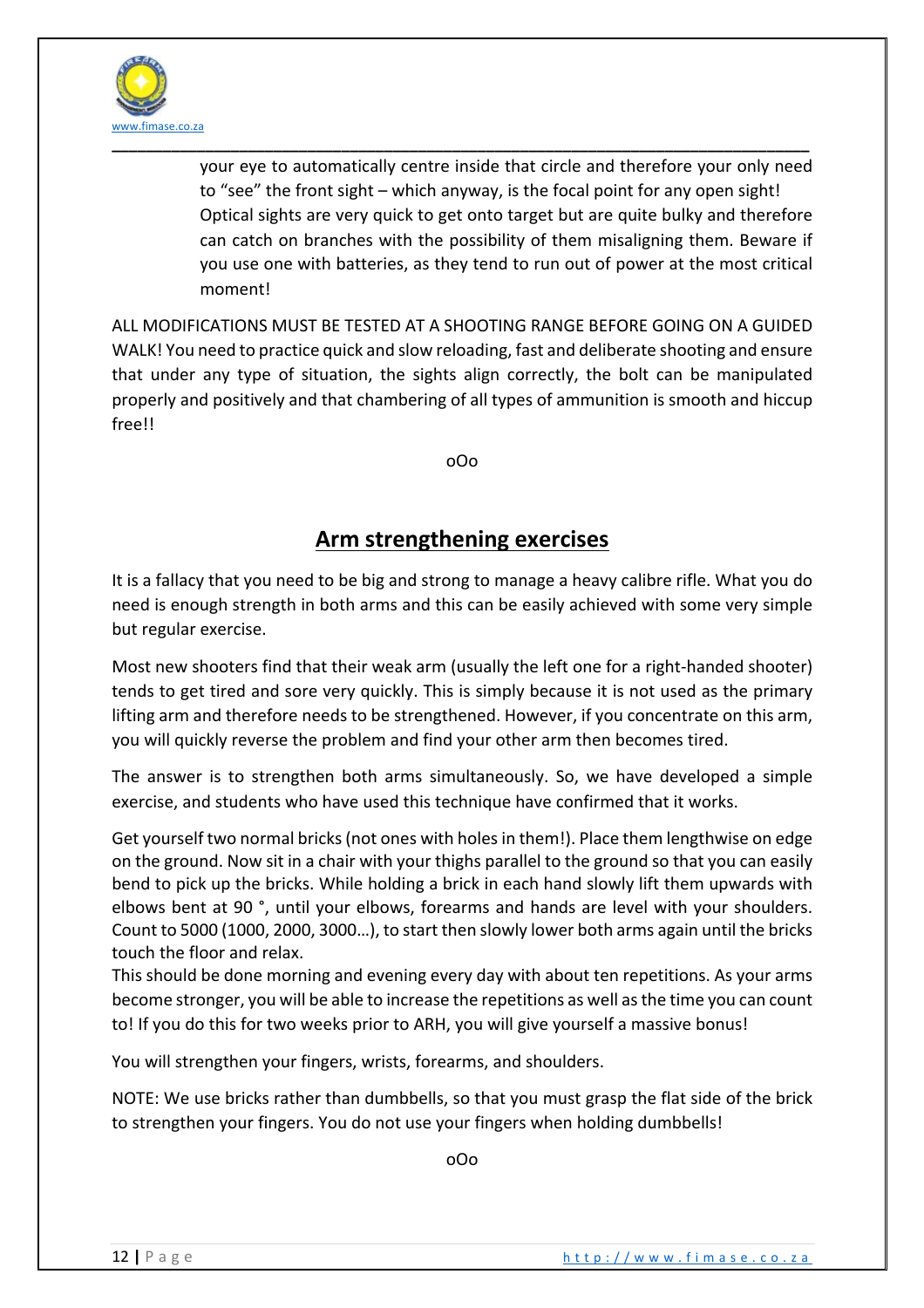

### **\_\_\_\_\_\_\_\_\_\_\_\_\_\_\_\_\_\_\_\_\_\_\_\_\_\_\_\_\_\_\_\_\_\_\_\_\_\_\_\_\_\_\_\_\_\_\_\_\_\_\_\_\_\_\_\_\_\_\_\_\_\_\_\_\_\_\_\_\_\_\_\_\_\_\_\_\_\_\_\_\_\_** *The following was written by an experienced Trail Guide after an event in Kruger National Park*

A few years ago, while conducting a trail in the Kruger National Park, we encountered three White Rhinos feeding in a large open area. With a gentle breeze in our face and a low sun on our back conditions were seemingly perfect. Yet, just before extracting from the sighting, something worried the animals and they took off in our direction with a determined canter. We immediately realized that the trails group was in trouble. There was no time to take cover and the Rhinos could not hear our shouting with which we tried to alert them of our presence. They were making too much noise while running in a tight crash. Both Lead and Back-Up rifles chambered a round in preparation to fire. What happened next most certainly saved lives.

With the group of trailists positioned directly behind the two rifles and the Rhino heading precisely in our direction the Back-Up Trails Guide fired a 'warning shot' with less than twenty meters to spare. Upon the audio disturbance of the large caliber rifle being fired and the visual disturbance created by the puff of dust as the bullet hit the ground to the right and slightly short of the animals, they veered off to the left. Fortunately, they sidestepped the trails group by less than five meters and continued running.

It is important to note that warning shots are rarely effective (across species), but the execution of a coordinated plan between the Trail Guides will most likely determine the outcome of sudden dangerous encounters such as this.

George B. Shaw summed up the current status of the Trail Guides' brief when he said; "The single biggest problem in communication is the illusion that it has taken place". This greatly neglected, yet critical discussion between the Lead and Back-Up Trail Guides before a walking safari should include standard procedures or 'golden commands' for a sudden situation or dangerous encounter.

It is highly recommended that two Trail Guides, each with a large calibre rifle and monometallic bullets, conduct the trail despite the number of participants (maximum eight persons). The Lead and Back-Up Trail Guides walk in front of the group as they move across the terrain in single file. The purpose of the Lead Trails Guide is to facilitate the walking experience, which may include viewing potentially dangerous animals, while the Back-Up Trails Guide provides an extra set of eyes and ears, group control and support (firepower) during a sudden and dangerous encounter. It is important that the Back-Up Trails Guide 'follows the lead of the lead'. In other words, the Back-Up Trails Guide will prepare the rifle to fire and wait for further commands immediately after the Lead Trails Guide has chambered a round and he/she is in a safe position (not behind the Lead Trails Guide).

We encourage that the following 'three-command' system is incorporated by Trail Guides if no structured operational procedure is currently in place. The commands are to be delivered by the Lead Trails Guide only and are as follows;

#### Hold

Confirmation that the Lead Trails Guide has decided not to take any further actions at this point in time. This is valuable as it eliminates doubt as to what action the Back-Up Trails Guide should be taking and confirms leadership by implementation of a predetermined plan. This command may be used while an animal is approaching the group out of curiosity, approaching the group with the intent to confront or is performing a warning charge.

#### Warning